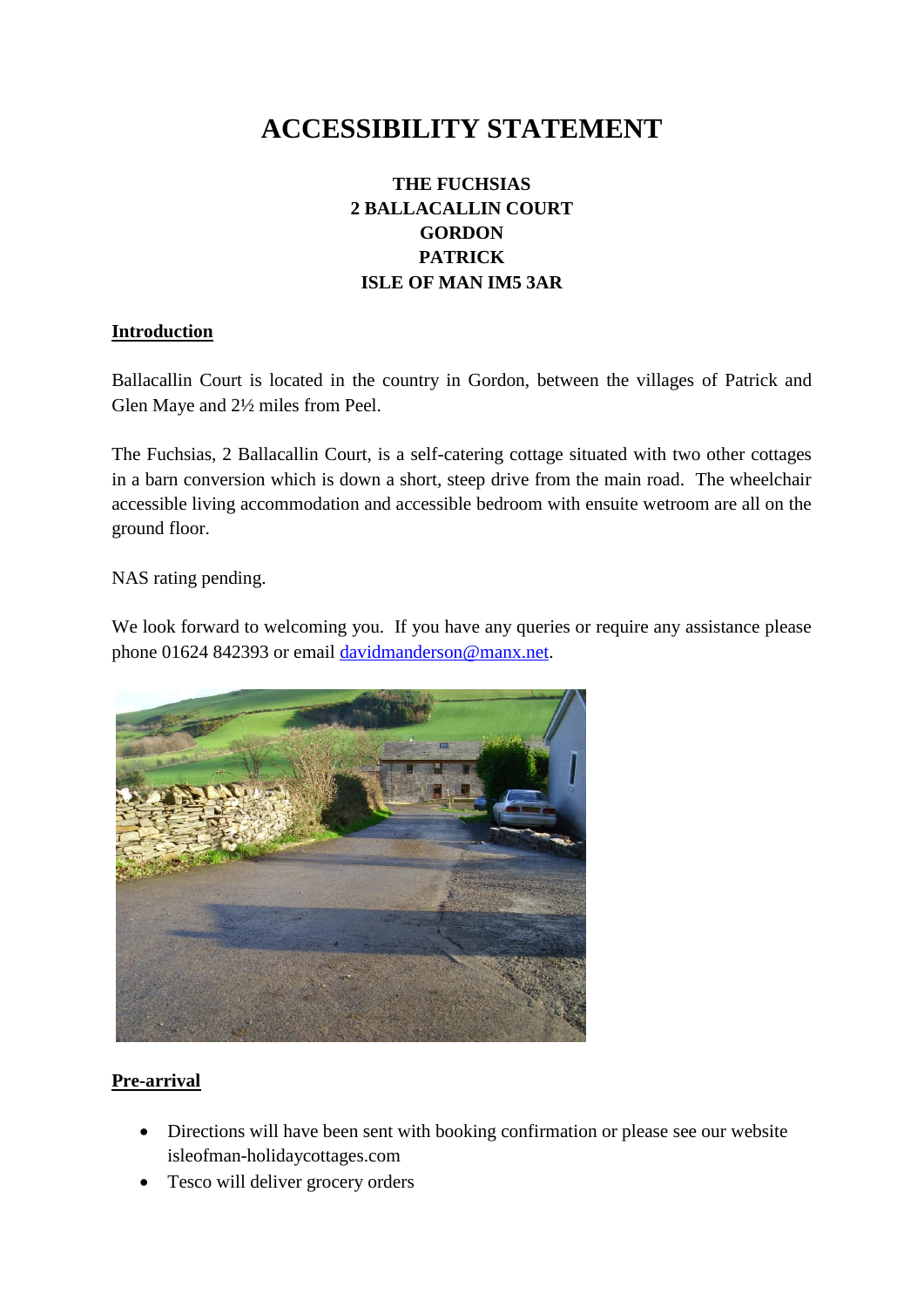- Ballacallin Court is on a bus route, approximately 2 hourly from Peel.
- Accessible taxi is available from Terry's Taxi 01624 842224 or mobile 07624 493336.
- Own transport recommended

#### **Key Collection, Welcome and Car Parking**

- The property will be open for anticipated arrival. There is also a keysafe situated near the entrance door for which code will be provided if necessary.
- Guests will be welcomed on arrival. In the unlikely event that this is not possible, guests will be contacted within 24 hours of arrival.
- The car park for guests is flat concrete with a ramp and steps to the entrances of the cottages. Sensor lighting is provided in the car park and for access to the cottages.
- Parking for a wheelchair user is provided at the entrance to the cottage.



#### **Entrance to Property**

- From the car park a ramp and one set of 4 steps with handrail are provided for access to the entrances of the cottages.
- Parking for a wheelchair user is provided at the entrance to the The Fuchsias.
- There is a level firm compacted gravel area at the entrance to the property with sensor light adjacent to the door (external door width 750 mm/29½ inches)
- The entrance is level.
- The entrance is well lit with ceiling spotlights.
- A mat is situated just inside the entrance door.
- Internal floors are wood.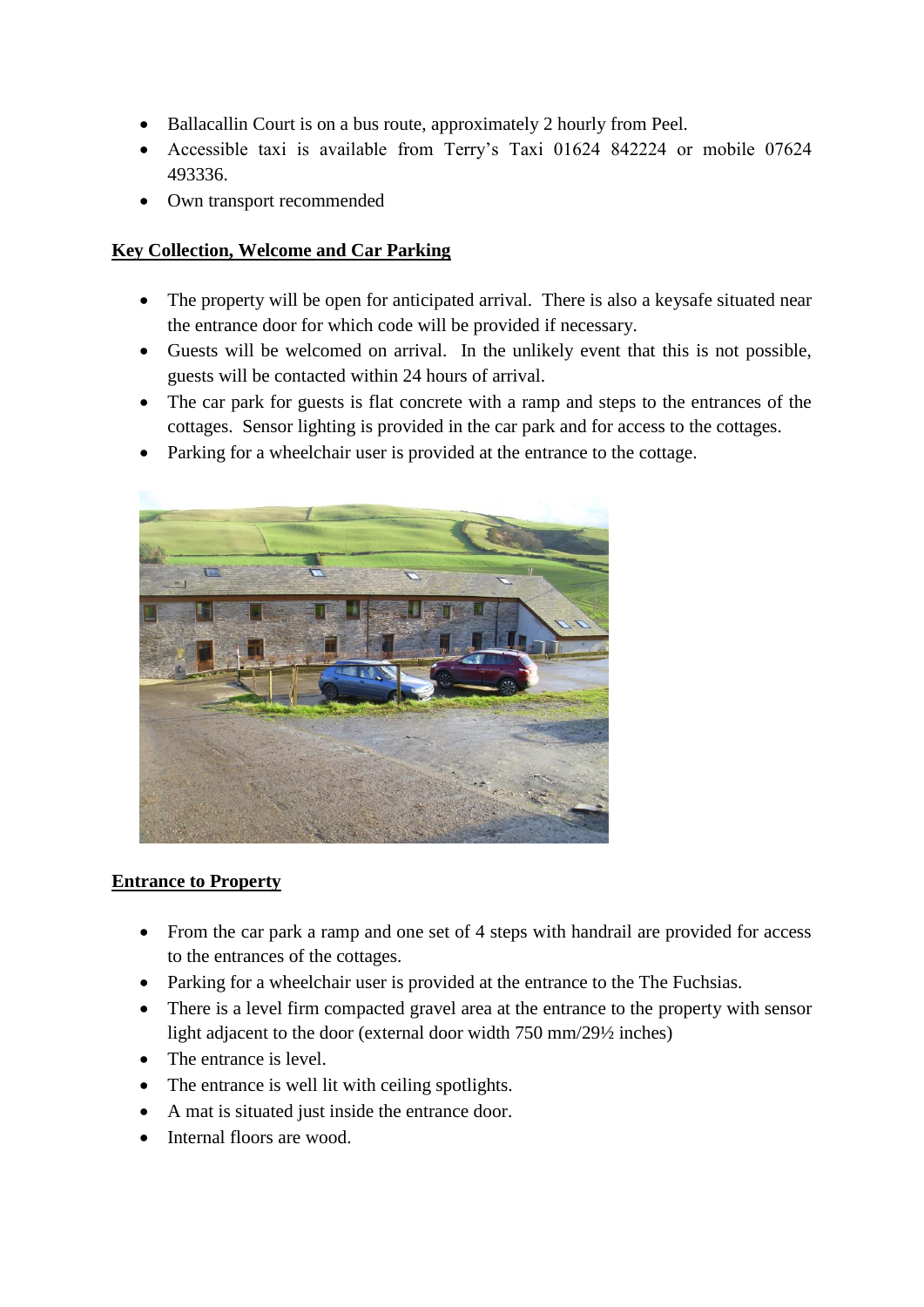

# **Halls, Stairs, Landings, Passageways**

- Well lit with ceiling spotlights, wooden floors.
- Stairs with handrail, 4 steps to half landing, 9 further stairs to first floor.
- Door to hall width  $780 \text{ mm}/30\frac{3}{4}$  inches.
- Hall width minimum 1020 mm/40 inches.

#### **Kitchen/Living/Dining area**

Situated on ground floor

- Pull cord nurse call system with alarm
- Strobe warning lights at both front and rear of cottage.
- 2 x pull cords in kitchen/living/dining area. One reset button

# **Galley kitchen**

- low level work surface (height  $800 \text{ mm}/31\frac{1}{2}$  inches)
- low level (height 800 mm/31<sup>1/2</sup> inches) hob, microwave, cordless kettle revolving 360<sup>°</sup>
- $\cdot$  sink (height 800 mm/31<sup>1</sup>/<sub>2</sub> inches) with single lever mixer tap
- low level cupboard (height to top  $900 \text{ mm}/35\frac{1}{2}$  inches) containing crockery and glasses
- under counter (height 900 mm/35½ inches) washing machine
- under counter (height 900 mm/35½ inches) dishwasher
- fridge (lowest shelf height  $1100/43\frac{1}{4}$  inches)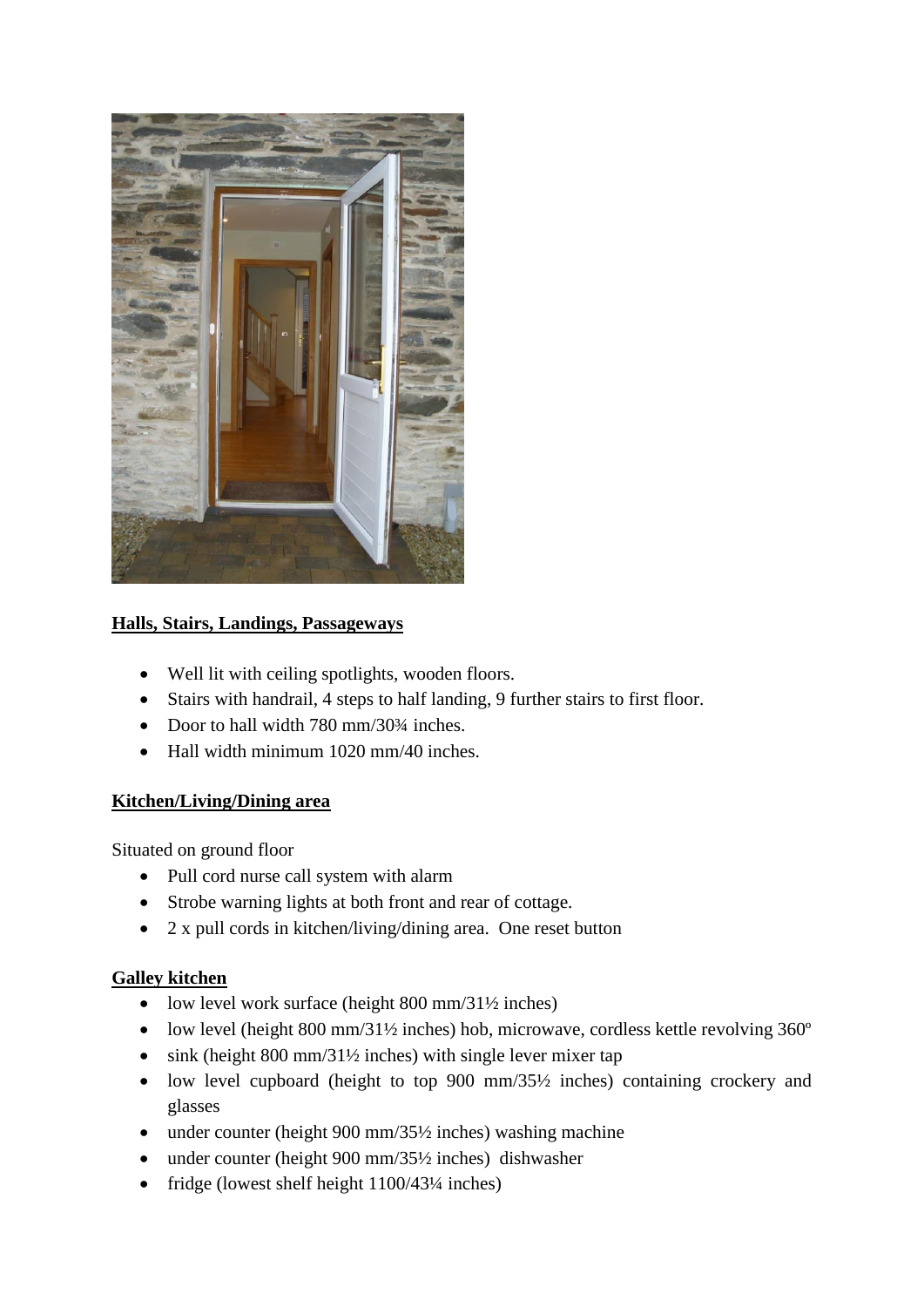- Freezer (highest shelf height  $700 \text{ mm}/27\frac{1}{2}$  inches)
- Manuals for appliances provided
- Fire blanket
- Wooden floor

### **Dining area**

- Dining table (clear height under 600 mm/23½ inches) blocks to increase height if required)
- 5 chairs (without arms)
- $\bullet$  1 chair (with arms)
- Wooden floor
- Furniture moveable only on request

# **Living area**

- 3-seater settee
- 2-seater settee
- electrically operated recliner chair with arms
- Small table in corner containing DVD player with remote control and DVDs
- Wall mounted TV with remote control
- Wooden floor

# **Accessible Bedroom and en suite wetroom**

Situated on ground floor

- Pull cord nurse call system with alarm
- Strobe warning lights at both front and rear of cottage.
- 2 pull cords and one reset button in bedroom.
- 2 pull cords and one reset button in wetroom
- Furniture moveable only on request

# **Accessible bedroom**

- Pull cord nurse call system with alarm
- Door width  $760 \text{ mm}/293/4$  inches
- Twin oak frame single beds (height to top of mattress 540 mm/21¼ inches) clear under bed height 20 mm/8 inches)
- Blocks available to raise height of bed if required
- Non allergenic bedding available on request
- Bed linen 100% cotton
- Bedside cabinet with bedside lights (height  $600 \text{ mm}/23\frac{1}{2}$  inches)
- Dressing table (height 760 mm/30 inches) with mirror and stool (clear height under 660 mm/26 inches)
- Wardrobe with hanging rail (height 1450 mm/57 inches)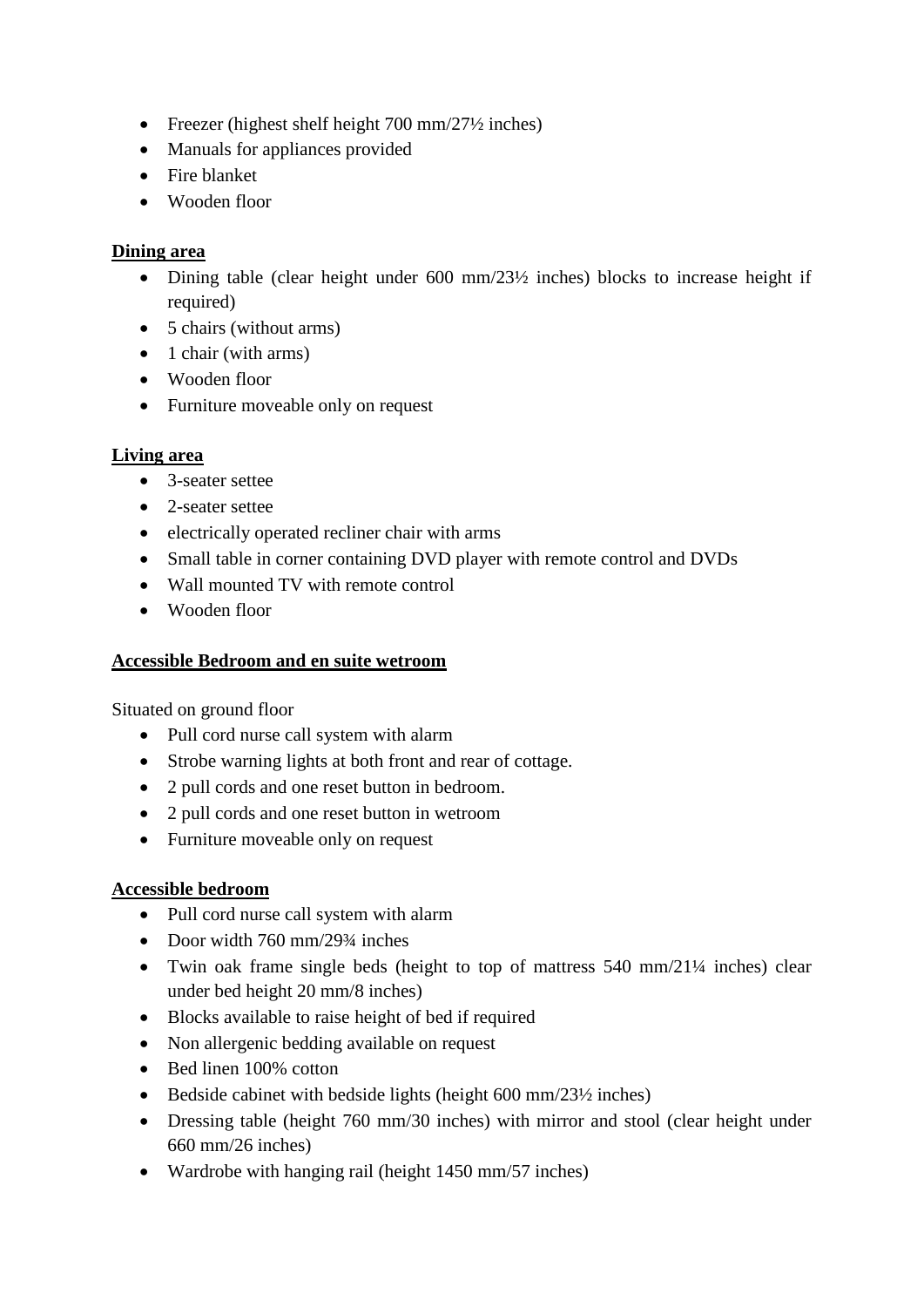- Emergency exit with external ramp to courtyard side of cottage
- Furniture moveable only on request
- Wooden floor
- Well lit with recessed ceiling spotlights



#### **Accessible wetroom**

- Pull cord nurse call system with alarm
- Door width  $760 \text{ mm}/293/4$  inches
- WC with lever flush handle, height to top of seat 408 mm/19 inches)
- Wash hand basin, height 750 mm/29½ inches. No pedestal
- Single lever mixer tap
- Shower head height maximum for wheelchair user 1390 mm/54 $\frac{3}{4}$  inches. Full height 1850 mm/72¾ inches
- Long pull cord for shaver unit
- Shower wheelchair provided
- Walls fully tiled
- Tiled floor
- Well lit with recessed ceiling spotlights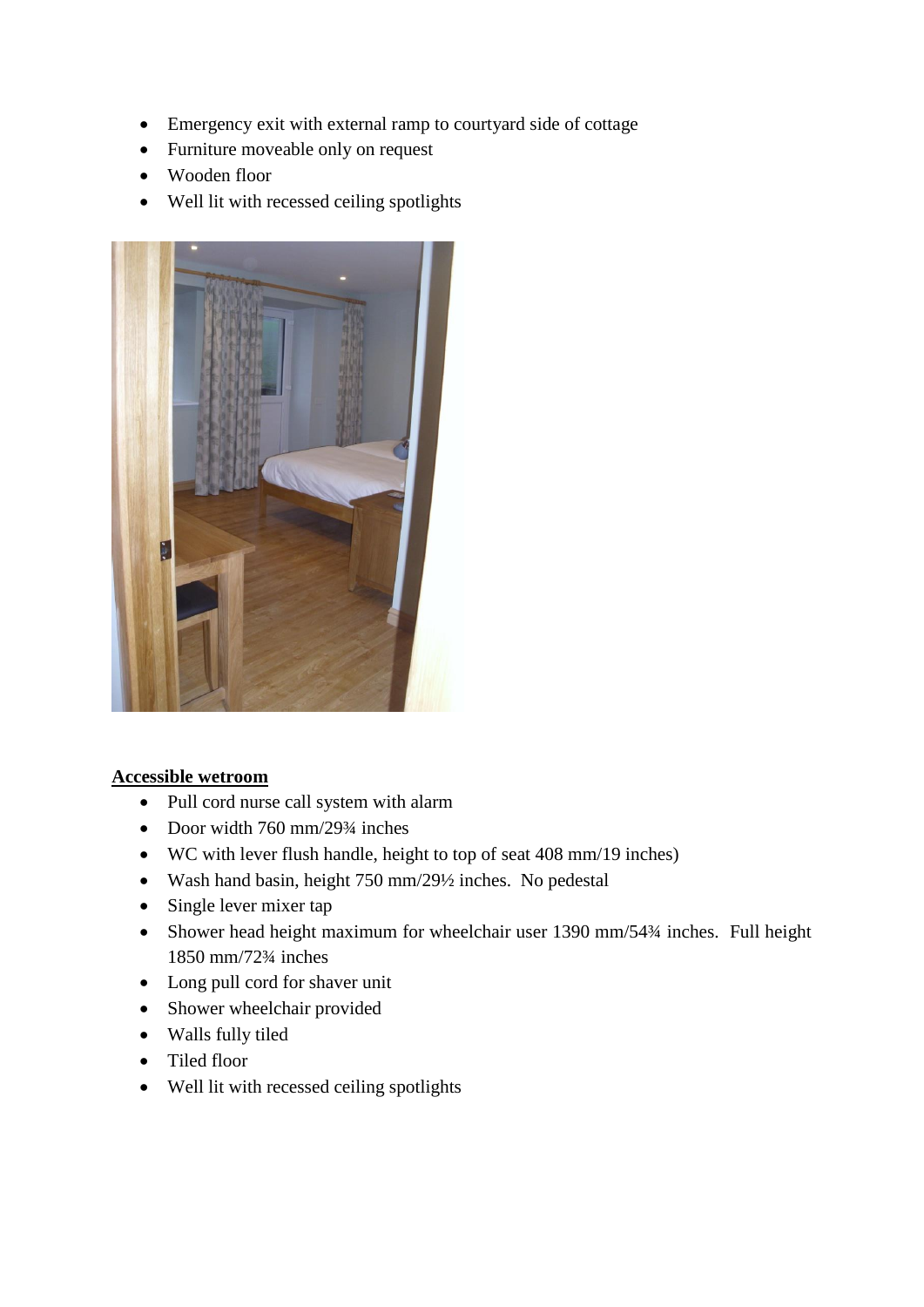

# **First Floor**

Unfortunately this area is not suitable for a wheelchair user due to stairs and absence of lift.

#### **Two bedrooms**

- Each provided with zip & link beds, therefore either twin or super king-size.
- Each bedroom has a wardrobe (with non-adjustable hanging rail) and dressing table with stool
- Both bedrooms well lit with ceiling spotlights.
- Bedside cabinets each with bedside light
- Floors wood, no colour contrast
- Non allergenic bedding can be provided on request. Bed linen is 100% cotton
- Furniture moveable only on request

#### **Family bathroom**

Containing bath with shower over, WC and wash hand basin with vanity unit

#### **Additional information**

- We do not accept pets, however if you wish to bring your assistance dog, please contact us to discuss your requirements
- Wooden floors throughout. No colour contrast